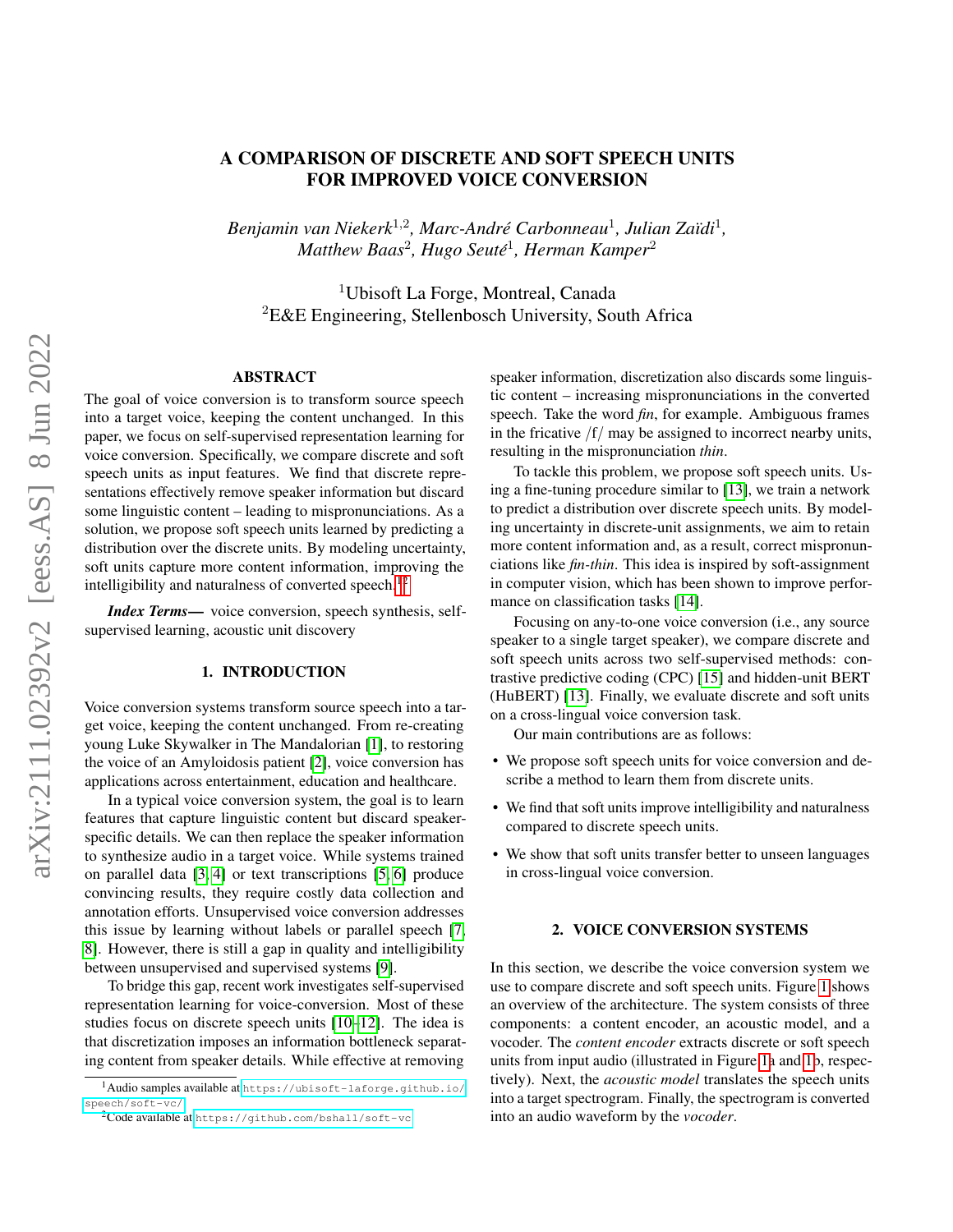

<span id="page-1-0"></span>Fig. 1. Architecture of the voice conversion system. a) The discrete *content encoder* clusters audio features to produce a sequence of discrete speech units. b) The soft *content encoder* is trained to predict the discrete units. The *acoustic model* transforms the discrete/soft speech units into a target spectrogram. The *vocoder* converts the spectrogram into an audio waveform.

#### 2.1. Content Encoders

Discrete Content Encoder: The discrete content encoder consists of feature extraction followed by k-means clustering (see Figure [1a](#page-1-0)). Different feature extractors can be used in the first step – from low level descriptors such as MFCCs to self-supervised models like CPC or HuBERT. In the second step, we cluster the features to construct a dictionary of discrete speech units. Previous work shows that clustering features from large self-supervised models improves unit quality [\[13,](#page-4-11) [16,](#page-4-14) [17\]](#page-4-15) and voice conversion [\[10\]](#page-4-9). Altogether, the discrete content encoder maps an input utterance to a sequence of discrete speech units  $\langle d_1, \ldots, d_T \rangle$ .

Soft Content Encoder: For soft speech units, it is tempting to directly use the output of the feature extractor without clustering. However, previous work [\[17,](#page-4-15) [18\]](#page-4-16) shows that these representations contain large amounts of speaker information, rendering them unsuitable for voice conversion (we confirm this in our experiments later). Instead, we train the soft content encoder to predict a distribution over discrete units.

The idea is that soft speech units provide a middle-ground between raw continuous features and discrete units. On the one hand, discrete units create an information bottleneck that forces out speaker information. So to accurately predict the discrete units, the soft content encoder needs to learn a speaker independent representation. On the other hand, the space of speech sounds is not discrete. As a result, discretization causes some loss of content information. By modeling a distribution over discrete units, we aim to keep more of the content information and increase intelligibility.

Figure [1b](#page-1-0) outlines the training procedure for the soft content encoder. Given an input utterance, we first extract a sequence of discrete speech units  $\langle d_1, \ldots, d_T \rangle$  as labels. Next, a backbone network (e.g., CPC or HuBERT) processes the utterance. Then, a linear layer projects the outputs to produce

a sequence of soft speech units  $\langle s_1, \ldots, s_T \rangle$ . Each soft unit parameterizes a distribution over the dictionary of discrete units:

$$
p(d_t = i | \mathbf{s}_t) = \frac{\exp(\text{sim}(\mathbf{s}_t, \mathbf{e}_i)/\tau)}{\sum_{k=1}^K \exp(\text{sim}(\mathbf{s}_t, \mathbf{e}_k)/\tau)},
$$

where i is the cluster index of the  $i<sup>th</sup>$  discrete unit,  $e_i$  is a corresponding trainable embedding vector,  $sim(\cdot, \cdot)$  computes the cosine similarity between the soft and discrete units, and  $\tau$ is a temperature parameter. Finally, we minimize the average cross-entropy between the distributions and discrete targets  $\langle d_1, \ldots, d_T \rangle$  to update the encoder (including the backbone). At test time, the soft content encoder maps input audio to a sequence of soft speech units  $\langle s_1, \ldots, s_T \rangle$ , which is then passed on to the acoustic model.

### 2.2. Acoustic Model and Vocoder

The acoustic model and vocoder are typical components in a text-to-speech (TTS) system, e.g., [\[19,](#page-4-17) [20\]](#page-4-18). For voice conversion, the inputs to the acoustic model are speech units rather than graphemes or phonemes. The acoustic model translates the speech units (either discrete or soft) into a spectrogram for the target speaker. Then, the vocoder converts the predicted spectrogram into audio. There are a range of options for highfidelity vocoders, including WaveNet [\[21\]](#page-4-19) and HiFi-GAN [\[22\]](#page-4-20).

## 3. EXPERIMENTAL SETUP

We focus on any-to-one conversion using LJSpeech [\[23\]](#page-4-21) for the target speaker. We compare discrete and soft speech units across two tasks: intra- and cross-lingual voice conversion. For intra-lingual conversion, we use the LibriSpeech [\[24\]](#page-4-22) devclean set as source speech. In the cross-lingual task, we apply systems trained on English to French and Afrikaans data. For French, we use the CSS10 dataset [\[25\]](#page-4-23). For Afrikaans, we use data from the South African languages corpus [\[26\]](#page-4-24).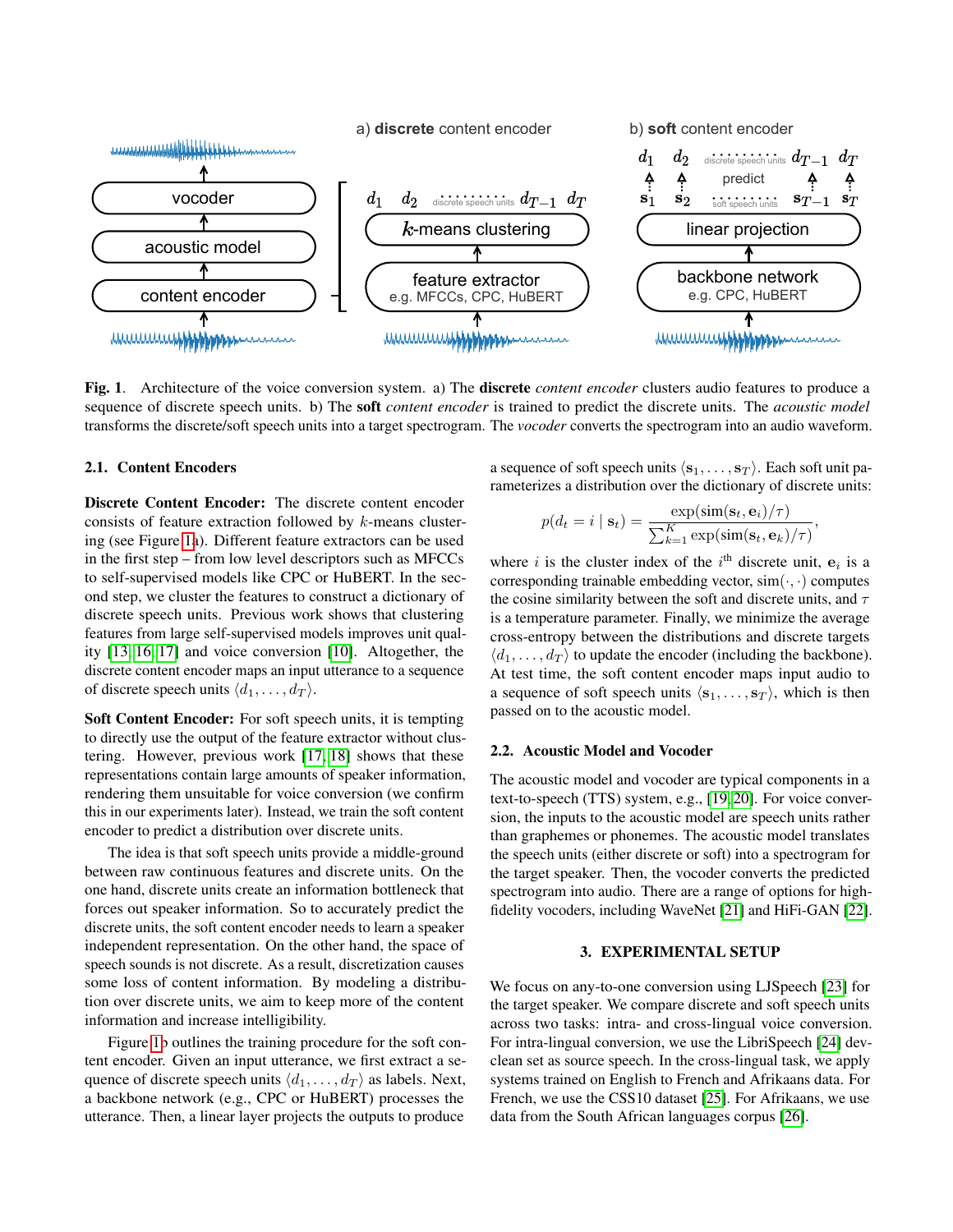#### 3.1. Model Implementation

To compare discrete and soft speech units, we implement different versions of the voice conversion system described in Section [2.](#page-0-2) For the discrete content encoder, we test CPC and HuBERT as feature extractors. Similarly, in the soft content encoder, we evaluate CPC and HuBERT as backbones.

CPC learns linguistic representations by predicting future audio segments from a given context. Based on a contrastive loss, the goal is to distinguish correct future frames from negative examples drawn from other audio files. We use CPC-big<sup>[3](#page-2-0)</sup> [\[16\]](#page-4-14) pretrained on the LibriLight unlab-6k set [\[27\]](#page-4-25).

HuBERT consists of two steps: acoustic unit discovery followed by masked prediction. The first step is to construct labels for the prediction task by clustering either low-level speech features or learned representations from previous training iterations. The second step is to predict these labels for masked spans of input audio. We use HuBERT-Base<sup>[4](#page-2-1)</sup> [\[13\]](#page-4-11) pretrained on LibriSpeech-960 [\[24\]](#page-4-22).

Discrete Content Encoder: To learn discrete speech units, we apply k-means clustering to intermediate representations from CPC-big or HuBERT-base. We use 100 clusters and estimate their means on a subset of 100 speakers from the LibriSpeech train-clean-100 split. For CPC-big we cluster the outputs of the second LSTM layer in the context network. Additionally, we apply the speaker normalization step proposed in [\[17\]](#page-4-15). For HuBERT-Base, we use the the seventh transformer layer. We choose these layers because the resulting acoustic units perform well on phone discrimination tests [\[13,](#page-4-11) [16,](#page-4-14) [17\]](#page-4-15).

Soft Content Encoder: For the soft content encoder, we use CPC-big and HuBERT-Base as backbones. We fine-tune each model (including the backbone) on LibriSpeech-960 to predict the corresponding discrete speech units. We train for 25k steps using a learning rate of  $2 \times 10^{-5}$ .

Acoustic Model and Vocoder: The acoustic model maps speech units (discrete or soft) to a target spectrogram. The structure of the model is based on Tacotron 2 [\[19\]](#page-4-17) and consists of an encoder and autoregressive decoder. The encoder is built from a pre-net (two linear layers with dropout), followed by a stack of three 1D-convolutional layers with instance normalization. For discrete units, we use an initial embedding table to map cluster indexes to vectors. The decoder predicts each spectrogram frame from the outputs of the encoder and past frames. We apply a pre-net to the previously predicted frame and concatenate the result with the output of the encoder. Three LSTM layers with residual connections are then used to model long-term dependencies. Finally, a linear layer predicts the next spectrogram frame.

The vocoder turns the spectrogram frames into an audio waveform. We choose HiFi-GAN as the vocoder since several papers show that it produces high-quality speech [\[10,](#page-4-9) [20\]](#page-4-18).

The acoustic model and vocoder are trained on LJSpeech. We downsample the dataset to 16 kHz and extract 128-band mel-spectrograms at a hop-length of 10 ms with a Hann window of 64 ms. We train the acoustic model for 50k steps and select the checkpoint with the lowest validation loss. For HiFi-GAN, we train using ground-truth spectrograms for 1M steps and then fine-tune on predicted spectrograms for 500k steps.

# 3.2. Baseline Models

We also compare our voice conversion systems against two common baselines: Auto $VC^5$  $VC^5$  [\[8\]](#page-4-7) and the Cascaded ASR-TTS<sup>[6](#page-2-3)</sup> system [\[6\]](#page-4-5) from the Voice Conversion Challenge 2020 [\[9\]](#page-4-8). AutoVC is an any-to-any voice conversion system based on an autoencoder with a down-sampling bottleneck. For the Cascaded ASR-TTS model, input speech is first transcribed using an automatic speech recognition (ASR) system. The transcripts are then piped to a text-to-speech (TTS) system which generates audio in the target voice. We fine-tune the released Cascade ASR-TTS checkpoint on LJSpeech.

## 3.3. Evaluation Metrics

To assess the *intelligibility* of the converted speech, we measure word error rate (WER) and phoneme error rate (PER) using an automatic speech recognition (ASR) system. We use the HuBERT-Large  $ASR<sup>7</sup>$  $ASR<sup>7</sup>$  $ASR<sup>7</sup>$  model [\[13\]](#page-4-11) for orthographic transcriptions, and Allosaurus [\[28\]](#page-4-26) for phonemic transcriptions. We convert the ground-truth orthographic transcriptions to phonemes using epitran [\[29\]](#page-4-27). Lower error rates correspond to more intelligible speech since it shows that the original words are still recognizable after conversion. We use Google Cloud Speech-to-Text for Afrikaans ASR and Wav2vec2 for French.

We measure *speaker-similarity* using a trained speakerverification system. Given a query and enrollment utterance, the verification system assigns a similarity score indicating whether the speakers match or not. We use cosine similarity between x-vectors [\[30\]](#page-4-28) as the score. For evaluation, each converted example is paired with 50 different enrollment utterances sampled from the target speaker. Then we add an equal number of authentic target speaker pairs. We report equalerror rate (EER), which approaches 50% when the verification system cannot distinguish between converted and genuine target-speaker utterances (indicating high speaker similarity).

For *naturalness*, we conduct a subjective evaluation based on mean opinion scores (MOS). We randomly select 20 source speakers from the LibriSpeech dev-clean set and convert 3 utterances per speaker, each between 4 and 15 seconds long. Evaluators rate the naturalness of the utterances on a five-point scale (from 1=bad to 5=excellent). Each sample is judged by at least 4 self-reported English speakers using the CAQE Toolkit [\[31\]](#page-4-29). We report MOS and 95% confidence intervals.

<span id="page-2-0"></span><sup>3</sup>[https://github.com/facebookresearch/CPC\\_audio](https://github.com/facebookresearch/CPC_audio)

<span id="page-2-1"></span><sup>4</sup><https://github.com/pytorch/fairseq>

<span id="page-2-2"></span><sup>5</sup><https://github.com/auspicious3000/autovc>

<span id="page-2-3"></span><sup>6</sup><https://github.com/espnet/espnet/tree/master/egs/vcc20>

<span id="page-2-4"></span><sup>7</sup><https://github.com/huggingface/transformers>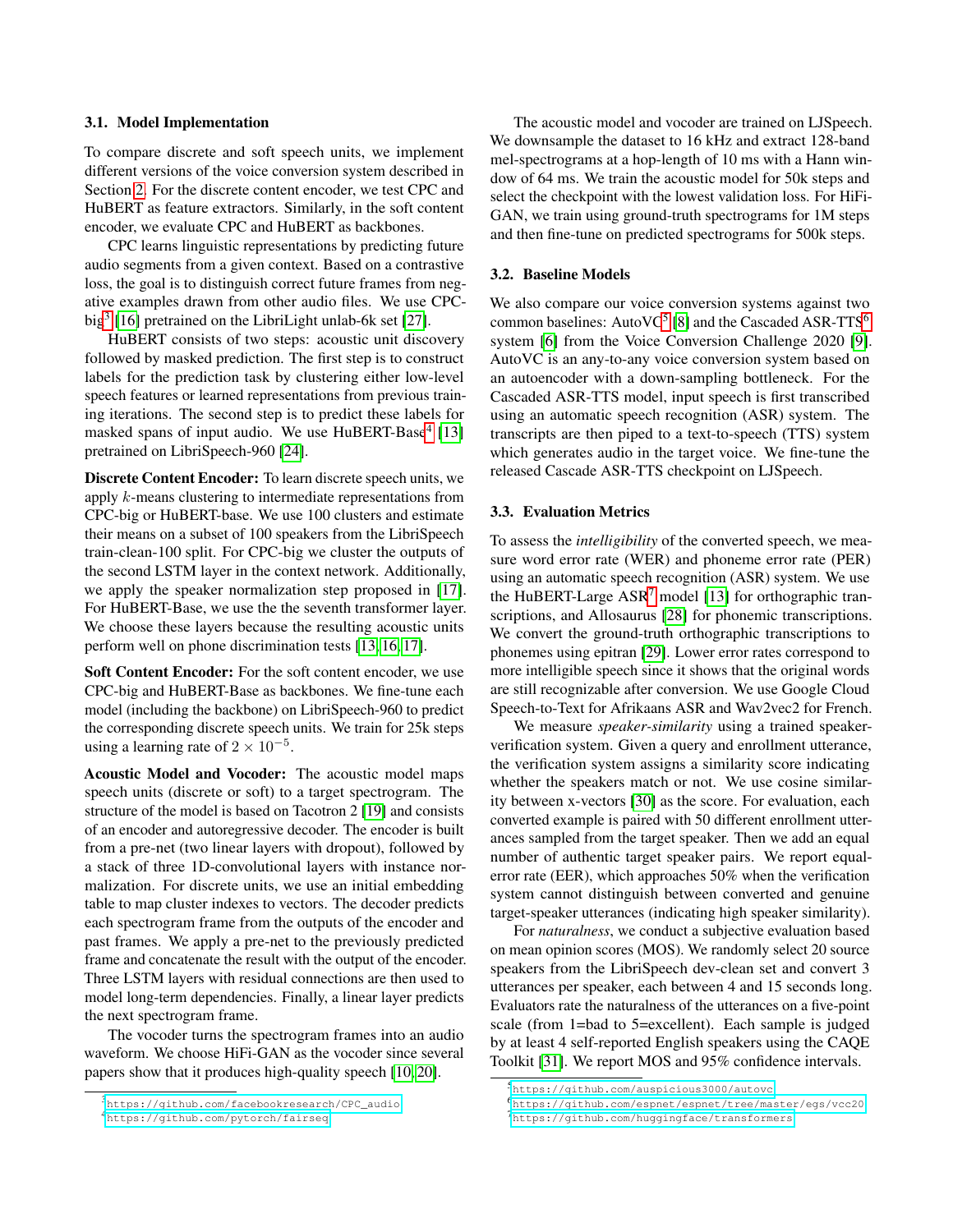

<span id="page-3-0"></span>Fig. 2. Breakdown of PER (%) per phoneme for HuBERT-Discrete and HuBERT-Soft.

## 4. EXPERIMENTAL RESULTS

We report results for the English intra-lingual experiments followed by the French and Afrikaans cross-lingual results.

Intelligibility: Table 1 reports intelligibility in terms of PER and WER, with lower rates indicating more intelligible speech. Compared to discrete units, using soft speech units substantially improves WER (by around 50% relative) and PER (by over 20%). Both Hubert- and CPC-Soft outperform the cascaded ASR-TTS baseline, reaching error rates close to the ground-truth recordings.

Figure [2](#page-3-0) compares the PER between soft and discrete units in more detail. We align phonemic transcriptions of converted speech with the ground-truth and compute an error rate for each phoneme. Apart from the vowel  $/\upsilon/$  (cook), improvements are primarily in the consonants. In particular,

| Method                  | <b>PER</b> | WER  | <b>EER</b> | <b>MOS</b>      |
|-------------------------|------------|------|------------|-----------------|
| HuBERT-Discrete         | 10.4       | 5.4  | 49.8       | $3.69 \pm 0.13$ |
| HuBERT-Soft             | 7.8        | 2.6  | 45.6       | $4.15 \pm 0.12$ |
| HuBERT-Raw-Features     | 11.3       | 2.8  | 27.8       |                 |
| <b>CPC-Discrete</b>     | 14.5       | 8.1  | 50.0       | $3.37 \pm 0.13$ |
| CPC-Soft                | 11.4       | 3.7  | 41.3       | $3.91 \pm 0.12$ |
| <b>CPC-Raw-Features</b> | 14.6       | 3.6  | 5.2        |                 |
| AutoVC [8]              | 58.3       | 73.3 | 13.3       | $1.09 \pm 0.04$ |
| Cascaded ASR-TTS [6]    | 8.4        | 7.4  | 46.8       | $3.15 \pm 0.11$ |
| Ground Truth            | 7.9        | 2.0  |            | $4.57 \pm 0.10$ |

Table 1. Voice conversion results on English. PER (%) and WER (%) assess intelligibility. Speaker-similarity is reported as the EER (%) of a speaker-verification system. MOS from subjective tests indicate naturalness.

|                 | French |      |      | Afrikaans |  |
|-----------------|--------|------|------|-----------|--|
| Method          | WER    | EER  | WER  | EER       |  |
| HuBERT-Discrete | 64.6   | 49.6 | 24.7 | 37.6      |  |
| HuBERT-Soft     | 28.2   | 33.9 | 12.9 | 28.2      |  |
| Ground Truth    | 14.6   |      | 8.0  |           |  |

<span id="page-3-1"></span>Table 2. Intelligibility (WER) and speaker similarity (EER) results (%) for the cross-lingual experiments.

we see marked improvement in the affricative  $/ \frac{f}{f}$  (chin), the fricative  $\frac{1}{3}$  (joke), and the velar stops  $\frac{1}{k}$  (kid) and  $\frac{1}{q}$  (go).

To summarize, the results show that soft assignments capture more linguistic content, improving intelligibility compared to discrete units.

Speaker Similarity: The third column of Table [2](#page-3-1) shows speaker similarity results. An EER of 50% demonstrates that the speaker verification system cannot differentiate between genuine and converted utterances (i.e., high speaker similarity). Discrete units obtain near-perfect scores, verifying that they effectively discard source-speaker information. In comparison, soft units cause a small decrease in similarity. However, raw features are notably worse, confirming that soft units are a good middle-ground between discrete and continuous features.

Naturalness: The last column of Table [2](#page-3-1) reports MOS for naturalness. Across both the CPC- and HuBERT-based models, soft units significantly improve over discrete speech units. Hubert-Soft performs best in the listening test, with naturalness scores approaching the ground-truth recordings. We speculate that better intelligibility explains part of the improvement. However, we also think that additional information encoded in the soft units results in more natural prosody. This could explain why the Cascaded ASR-TTS system scores lower on naturalness despite a better PER and WER than CPC-Discrete.

Cross-Lingual Voice Conversion: Table [2](#page-3-1) reports intelligibility and speaker-similarity scores for the cross-lingual task. We take the best discrete and soft systems from the intra-lingual setting above, and apply them directly to French and Afrikaans test data. Comparing WER results, we see that soft speech units transfer better to unseen languages. However, in the cross-lingual setting, soft units lead to a larger drop in speaker similarity (lower EER). We suspect this is because soft units retain more accent information from the source speech.

# 5. CONCLUSION

We proposed soft speech units to improve unsupervised voice conversion. We showed that soft units are a good middleground between discrete and continuous features – they accurately represent linguistic content while still discarding speaker information. In both objective and subjective evaluations, we found that soft units improve intelligibility and naturalness. Future work will investigate soft speech units for any-to-any voice conversion.